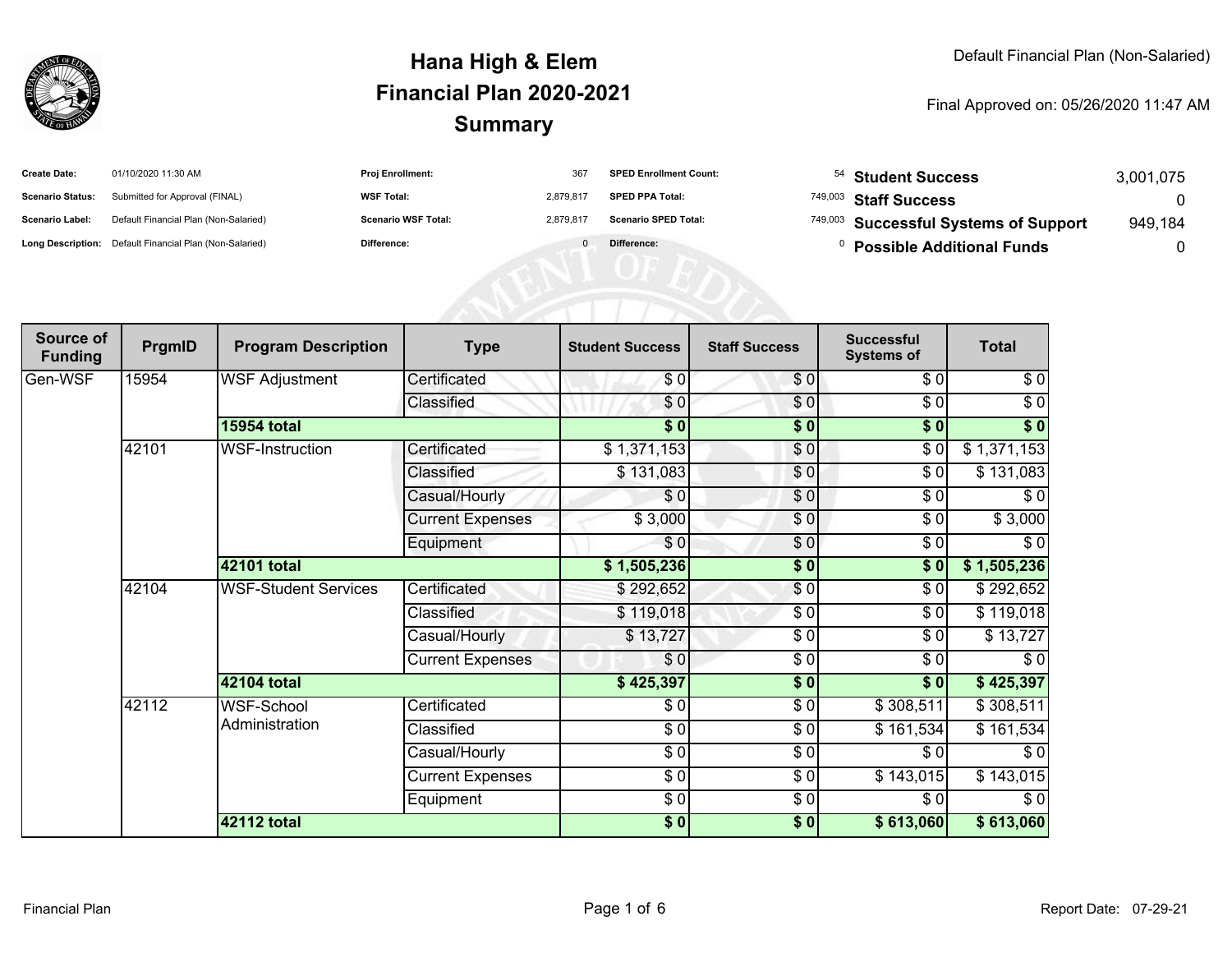

| Source of<br><b>Funding</b> | PrgmID              | <b>Program Description</b>              | <b>Type</b>             | <b>Student Success</b> | <b>Staff Success</b>     | <b>Successful</b><br><b>Systems of</b> | <b>Total</b>     |
|-----------------------------|---------------------|-----------------------------------------|-------------------------|------------------------|--------------------------|----------------------------------------|------------------|
| Gen-WSF                     | 42113               | <b>WSF-School Facility</b><br>Services  | Classified              | $\overline{30}$        | $\overline{\frac{1}{6}}$ | \$299,117                              | \$299,117        |
|                             |                     |                                         | Casual/Hourly           | $\overline{S}0$        | $\sqrt{50}$              | \$0                                    | $\overline{\$0}$ |
|                             |                     |                                         | <b>Current Expenses</b> | $\overline{\$0}$       | $\overline{S}0$          | \$15,000                               | \$15,000         |
|                             |                     | <b>42113 total</b>                      |                         | $\overline{\$0}$       | $\overline{\$0}$         | \$314,117                              | \$314,117        |
|                             | 42114               | <b>WSF-Protocol Fund</b>                | <b>Current Expenses</b> | \$0                    | $\sqrt{6}$               | \$22,007                               | \$22,007         |
|                             |                     | 42114 total                             |                         | $\overline{\$0}$       | $\overline{\$0}$         | \$22,007                               | \$22,007         |
|                             | Gen-WSF             |                                         |                         | \$1,930,633            | $\overline{\$0}$         | \$949,184                              | \$2,879,817      |
| Gen-SPED                    | 17101               | <b>SPED Ppa - Instruction</b>           | Certificated            | \$489,698              | $\frac{6}{3}$            | \$0                                    | \$489,698        |
|                             |                     |                                         | Classified              | \$176,474              | \$0                      | $\overline{30}$                        | \$176,474        |
|                             |                     |                                         | Casual/Hourly           | \$45,381               | $\overline{S}0$          | $\overline{S}0$                        | \$45,381         |
|                             |                     |                                         | <b>Current Expenses</b> | \$37,450               | \$0                      | $\overline{\$0}$                       | \$37,450         |
|                             |                     | <b>17101 total</b>                      |                         | \$749,003              | $\overline{\$0}$         | $\overline{\$0}$                       | \$749,003        |
|                             | 17131               | Special Education in<br>Regular Schools | Certificated            | \$0                    | \$0                      | $\sqrt{6}$                             | $\sqrt{6}$       |
|                             |                     |                                         | Classified              | \$0                    | \$0                      | $\overline{\$0}$                       | $\overline{50}$  |
|                             |                     | <b>17131 total</b>                      |                         | $\overline{\$0}$       | $\overline{\$0}$         | $\overline{\$0}$                       | $\overline{\$0}$ |
|                             | Gen-SPED            |                                         |                         | \$749,003              | $\overline{\$0}$         | $\overline{\$0}$                       | \$749,003        |
| Gen-Categ                   | 15849<br>Technology | Gen Fund Voc & Applied                  | Certificated            | \$65,293               | \$0                      | $\sqrt{6}$                             | \$65,293         |
|                             |                     |                                         | Casual/Hourly           | \$0                    | $\sqrt{50}$              | $\overline{30}$                        | $\overline{\$0}$ |
|                             |                     |                                         | <b>Current Expenses</b> | \$0                    | $\sqrt{6}$               | $\overline{30}$                        | $\overline{50}$  |
|                             |                     |                                         | Equipment               | \$0                    | $\frac{3}{6}$            | $\overline{30}$                        | $\overline{\$0}$ |
|                             |                     | <b>15849 total</b>                      |                         | \$65,293               | $\overline{\$0}$         | $\overline{\$0}$                       | \$65,293         |
|                             | 16732               | Hawaiian Immersion<br>Program           | Certificated            | \$130,586              | $\frac{3}{6}$            | $\overline{\$0}$                       | \$130,586        |
|                             |                     | <b>16732 total</b>                      |                         | \$130,586              | \$0                      | $\overline{\textbf{S}^0}$              | \$130,586        |
|                             | 16807               | <b>Hawaiian Studies</b>                 | <b>Current Expenses</b> | $\overline{\$0}$       | $\overline{\frac{6}{9}}$ | $\overline{\$0}$                       | $\overline{\$0}$ |
|                             |                     | <b>16807 total</b>                      |                         | $\frac{1}{6}$          | $\overline{\$0}$         | \$0                                    | $\sqrt{6}$       |
|                             | 27000               | Athletics-Transportation                | <b>Current Expenses</b> | $\overline{\$0}$       | $\overline{\$0}$         | $\overline{30}$                        | $\overline{$}0$  |
|                             |                     | <b>27000 total</b>                      |                         | \$0                    | $\overline{\$0}$         | \$0                                    | $\overline{\$0}$ |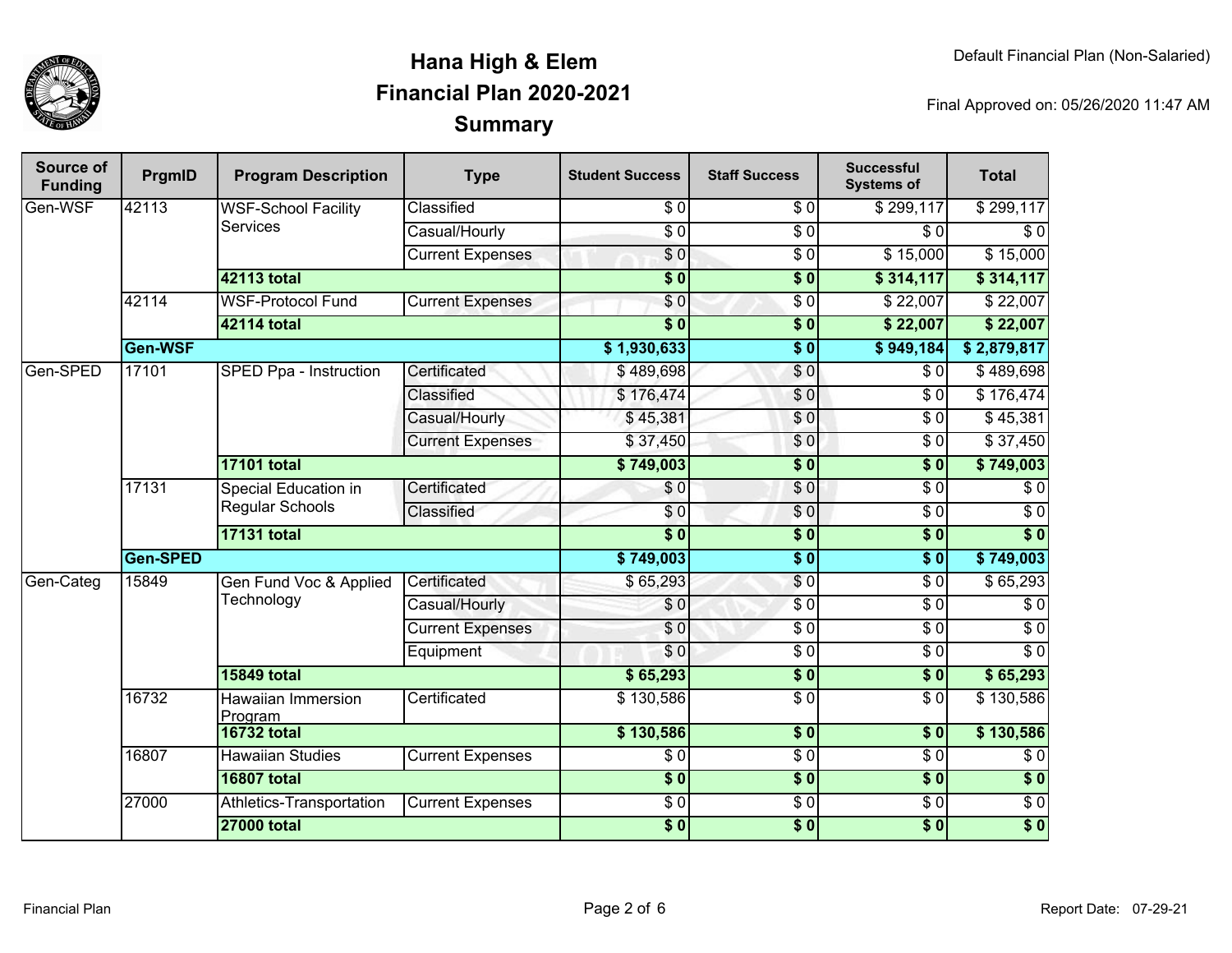

| Source of<br><b>Funding</b> | PrgmID           | <b>Program Description</b>                  | <b>Type</b>             | <b>Student Success</b> | <b>Staff Success</b>   | <b>Successful</b><br><b>Systems of</b> | <b>Total</b>     |
|-----------------------------|------------------|---------------------------------------------|-------------------------|------------------------|------------------------|----------------------------------------|------------------|
| Gen-Categ                   | 27100            | Athletics-Salary                            | Casual/Hourly           | \$0                    | \$0                    | \$0                                    | \$0              |
|                             |                  | <b>27100 total</b>                          |                         | $\overline{\$0}$       | $\overline{\$0}$       | $\overline{\$0}$                       | $\overline{\$0}$ |
|                             | 27400            | Athletics-Supplies & Equip Current Expenses |                         | $\overline{\$0}$       | $\sqrt{6}$             | $\overline{\$0}$                       | $\overline{\$0}$ |
|                             |                  |                                             | Equipment               | \$0                    | $\overline{\$0}$       | $\overline{\$0}$                       | $\overline{S}0$  |
|                             |                  | <b>27400 total</b>                          |                         | $\overline{\$0}$       | $\overline{\$}0$       | $\overline{\$0}$                       | $\overline{\$0}$ |
|                             | 27480            | <b>Athletic Trainers</b>                    | Classified              | \$60,267               | $\overline{S}0$        | $\overline{\$0}$                       | \$60,267         |
|                             |                  |                                             | <b>Current Expenses</b> | $\overline{\$0}$       | $\sqrt{0}$             | $\overline{\$0}$                       | $\overline{\$0}$ |
|                             |                  | <b>27480 total</b>                          |                         | \$60,267               | $\overline{\$0}$       | $\overline{\$0}$                       | \$60,267         |
|                             | <b>Gen-Categ</b> |                                             |                         | \$256,146              | $\overline{\$0}$       | $\overline{\$0}$                       | \$256,146        |
| Federal                     | 13051            | Native Hawaiian Mohala I<br>Ke Ao-UH FY18   | Casual/Hourly           | \$0                    | $\overline{S}0$        | $\overline{50}$                        | $\overline{30}$  |
|                             |                  |                                             | <b>Current Expenses</b> | \$0                    | \$0                    | $\overline{\$0}$                       | $\overline{\$0}$ |
|                             |                  | <b>13051 total</b>                          |                         | $\overline{\$0}$       | $\overline{\bullet}$ 0 | $\overline{\$0}$                       | $\overline{\$0}$ |
|                             | 18050            | Essa 21st CCLC - Sy<br>2017-2018 and Prior  | Casual/Hourly           | \$0                    | \$0                    | $\overline{\$0}$                       | $\overline{\$0}$ |
|                             |                  |                                             | <b>Current Expenses</b> | \$0                    | $\overline{\$0}$       | $\overline{\$0}$                       | $\overline{30}$  |
|                             |                  |                                             | Equipment               | \$0                    | \$0                    | $\overline{\$0}$                       | $\overline{\$0}$ |
|                             |                  | <b>18050 total</b>                          |                         | $\overline{\$0}$       | $\overline{\$}0$       | $\overline{\$0}$                       | $\overline{\$0}$ |
|                             | 18902            | <b>ESEA Title I-Schools</b>                 | Certificated            | \$65,293               | \$0                    | $\overline{\$0}$                       | \$65,293         |
|                             |                  |                                             | Casual/Hourly           | \$0                    | $\overline{S}0$        | $\overline{\$0}$                       | $\overline{30}$  |
|                             |                  |                                             | <b>Current Expenses</b> | \$0                    | $\overline{\$0}$       | $\overline{\$0}$                       | $\overline{\$0}$ |
|                             |                  | <b>18902 total</b>                          |                         | \$65,293               | $\overline{\$0}$       | $\overline{\$0}$                       | \$65,293         |
|                             | 18935            | <b>ESEA Title I-Parent</b><br>Engagement    | <b>Current Expenses</b> | $\overline{\$0}$       | $\overline{\$0}$       | $\overline{50}$                        | $\overline{\$0}$ |
|                             |                  | <b>18935 total</b>                          |                         | \$0                    | $\overline{\$0}$       | $\overline{\$0}$                       | $\overline{\$0}$ |
|                             | 20657            | Essa Title IIa Targeted<br>Prof Dev         | Casual/Hourly           | $\overline{\$0}$       | $\overline{\$0}$       | $\overline{\$0}$                       | $\overline{\$0}$ |
|                             |                  |                                             | <b>Current Expenses</b> | $\overline{\$0}$       | $\overline{\$0}$       | $\overline{\$0}$                       | $\overline{\$0}$ |
|                             |                  | <b>20657 total</b>                          |                         | $\overline{\$0}$       | $\overline{\$0}$       | $\overline{\$0}$                       | $\overline{\$0}$ |
|                             | 20697            | Essa Title IIa Prof Dev                     | Casual/Hourly           | $\overline{\$0}$       | $\overline{\$0}$       | $\overline{\$0}$                       | $\overline{\$0}$ |
|                             |                  |                                             | <b>Current Expenses</b> | $\overline{\$0}$       | $\overline{\$0}$       | $\overline{\$0}$                       | $\overline{\$0}$ |
|                             |                  | <b>20697 total</b>                          |                         | $\overline{\$0}$       | $\overline{\$0}$       | $\overline{\$0}$                       | $\overline{\$0}$ |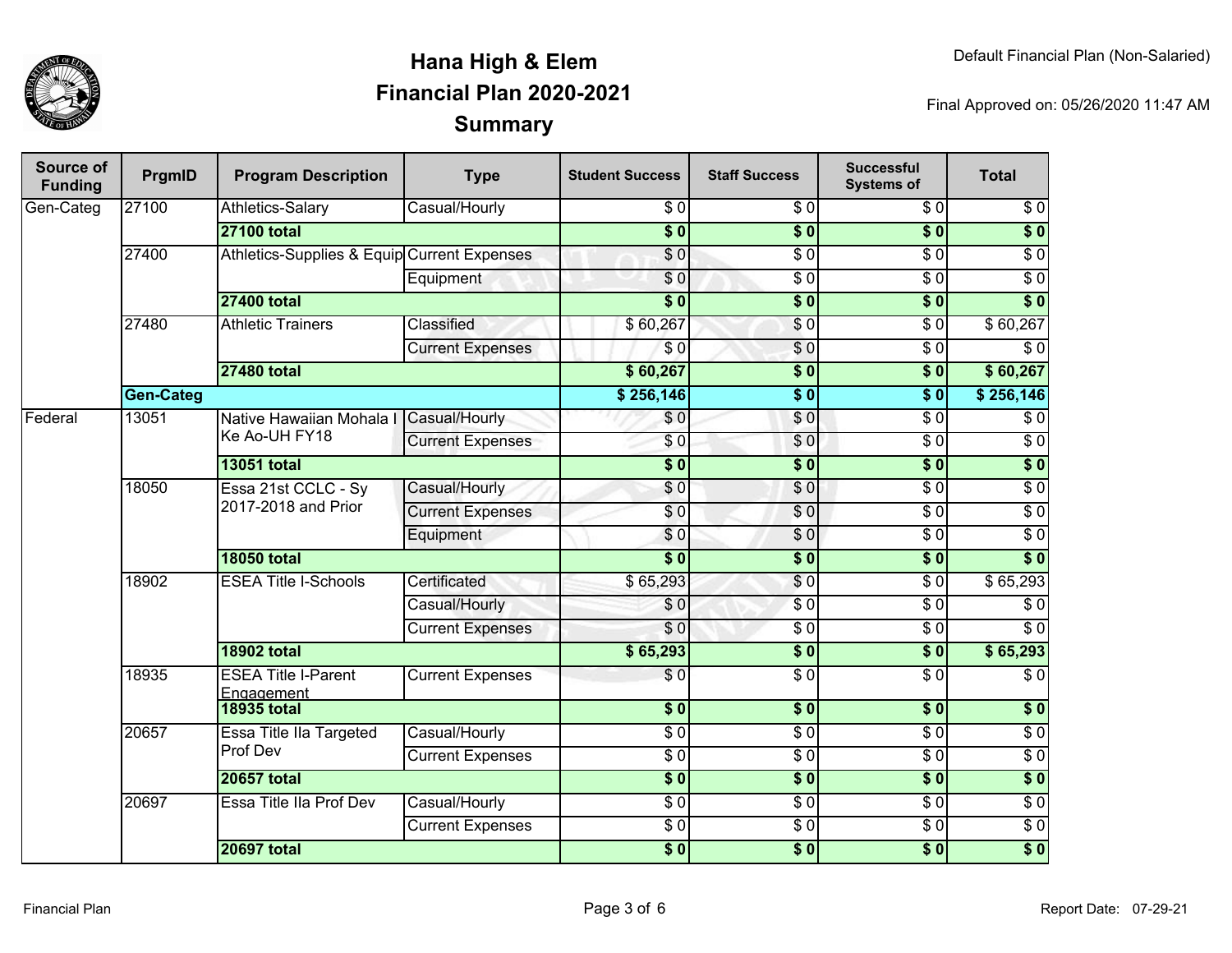

| Source of<br><b>Funding</b> | PrgmID          | <b>Program Description</b>                | <b>Type</b>             | <b>Student Success</b>    | <b>Staff Success</b> | <b>Successful</b><br><b>Systems of</b> | <b>Total</b>     |
|-----------------------------|-----------------|-------------------------------------------|-------------------------|---------------------------|----------------------|----------------------------------------|------------------|
| Federal                     | 20698           | Essa Title IIa Support<br>New Tchr & Prin | Casual/Hourly           | $\sqrt{6}$                | $\sqrt{6}$           | $\sqrt{6}$                             | $\sqrt{6}$       |
|                             |                 | <b>20698 total</b>                        |                         | $\overline{\$0}$          | $\overline{\$0}$     | $\overline{\$0}$                       | $\overline{\$0}$ |
|                             | 35913           | <b>Sch Prgm Food Services</b>             | Classified              | \$0                       | $\overline{\$0}$     | $\overline{\$0}$                       | $\overline{\$0}$ |
|                             |                 |                                           | Casual/Hourly           | \$0                       | $\overline{\$0}$     | $\overline{\$0}$                       | $\overline{\$0}$ |
|                             |                 | 35913 total                               |                         | $\overline{\textbf{S}^0}$ | $\overline{\$0}$     | s <sub>0</sub>                         | $\overline{\$0}$ |
|                             | Federal         |                                           |                         | \$65,293                  | $\overline{\$0}$     | $\overline{\$0}$                       | \$65,293         |
| Gen-Cent                    | 35163           | <b>Food Services-General</b>              | Classified              | \$0                       | \$0                  | $\overline{\$0}$                       | $\overline{\$0}$ |
|                             |                 | Fund                                      | Casual/Hourly           | $\overline{\$0}$          | \$0                  | $\overline{\$0}$                       | $\overline{\$0}$ |
|                             |                 | <b>35163 total</b>                        |                         | $\overline{\$0}$          | $\overline{\$}0$     | $\overline{\$0}$                       | $\overline{\$0}$ |
|                             | 37721           | <b>Athletic Travel</b>                    | <b>Current Expenses</b> | \$0                       | $\overline{\$0}$     | $\overline{\$0}$                       | $\overline{\$0}$ |
|                             |                 | 37721 total                               |                         | \$0                       | $\sqrt{6}$           | \$0                                    | $\sqrt{6}$       |
|                             | <b>Gen-Cent</b> |                                           |                         | $\overline{\$0}$          | $\overline{\$0}$     | $\overline{\$0}$                       | $\overline{\$0}$ |
| Special                     | 15754           | Voc Ed-Program<br>Improvement FY19        | <b>Current Expenses</b> | $\sqrt{6}$                | $\overline{\$0}$     | $\overline{\$0}$                       | $\overline{\$0}$ |
|                             |                 |                                           | Equipment               | \$0                       | $\sqrt{0}$           | $\overline{\$0}$                       | $\overline{\$0}$ |
|                             |                 | <b>15754 total</b>                        |                         | $\overline{\$0}$          | $\overline{\$0}$     | \$0                                    | $\sqrt{ }$       |
|                             | 35304           | Food Services-Special<br>Fund             | <b>Current Expenses</b> | \$0                       | $\overline{\$0}$     | $\overline{\$0}$                       | $\overline{\$0}$ |
|                             |                 | <b>35304 total</b>                        |                         | $\sqrt{6}$                | \$0                  | \$0                                    | \$0              |
|                             | 37307           | Use of School Facilities -<br>School      | <b>Current Expenses</b> | \$0                       | $\sqrt{6}$           | $\sqrt{6}$                             | $\sqrt{6}$       |
|                             |                 |                                           | Equipment               | \$0                       | $\sqrt{6}$           | $\sqrt{6}$                             | $\sqrt{6}$       |
|                             |                 | <b>37307 total</b>                        |                         | $\sqrt{6}$                | $\sqrt{6}$           | \$0                                    | $\overline{\$0}$ |
|                             | <b>Special</b>  |                                           |                         | $\overline{\$0}$          | $\overline{\$0}$     | $\overline{\$0}$                       | $\overline{\$0}$ |
| <b>Trust</b>                | 16105           | Donations - School                        | <b>Current Expenses</b> | $\overline{30}$           | $\sqrt{6}$           | $\overline{S}0$                        | $\overline{S}0$  |
|                             |                 |                                           | Equipment               | $\sqrt{6}$                | $\sqrt{6}$           | $\sqrt{6}$                             | $\sqrt{6}$       |
|                             |                 | <b>16105 total</b>                        |                         | \$0                       | $\sqrt{6}$           | \$0                                    | \$0              |
|                             | 27200           | <b>Athletics</b>                          | <b>Current Expenses</b> | $\overline{30}$           | $\sqrt{6}$           | $\overline{S}0$                        | $\sqrt{6}$       |
|                             |                 | <b>27200 total</b>                        |                         | \$0                       | $\overline{\$0}$     | \$0                                    | $\overline{\$0}$ |
|                             | <b>Trust</b>    |                                           |                         | \$0                       | $\sqrt{6}$           | \$0                                    | $\overline{\$0}$ |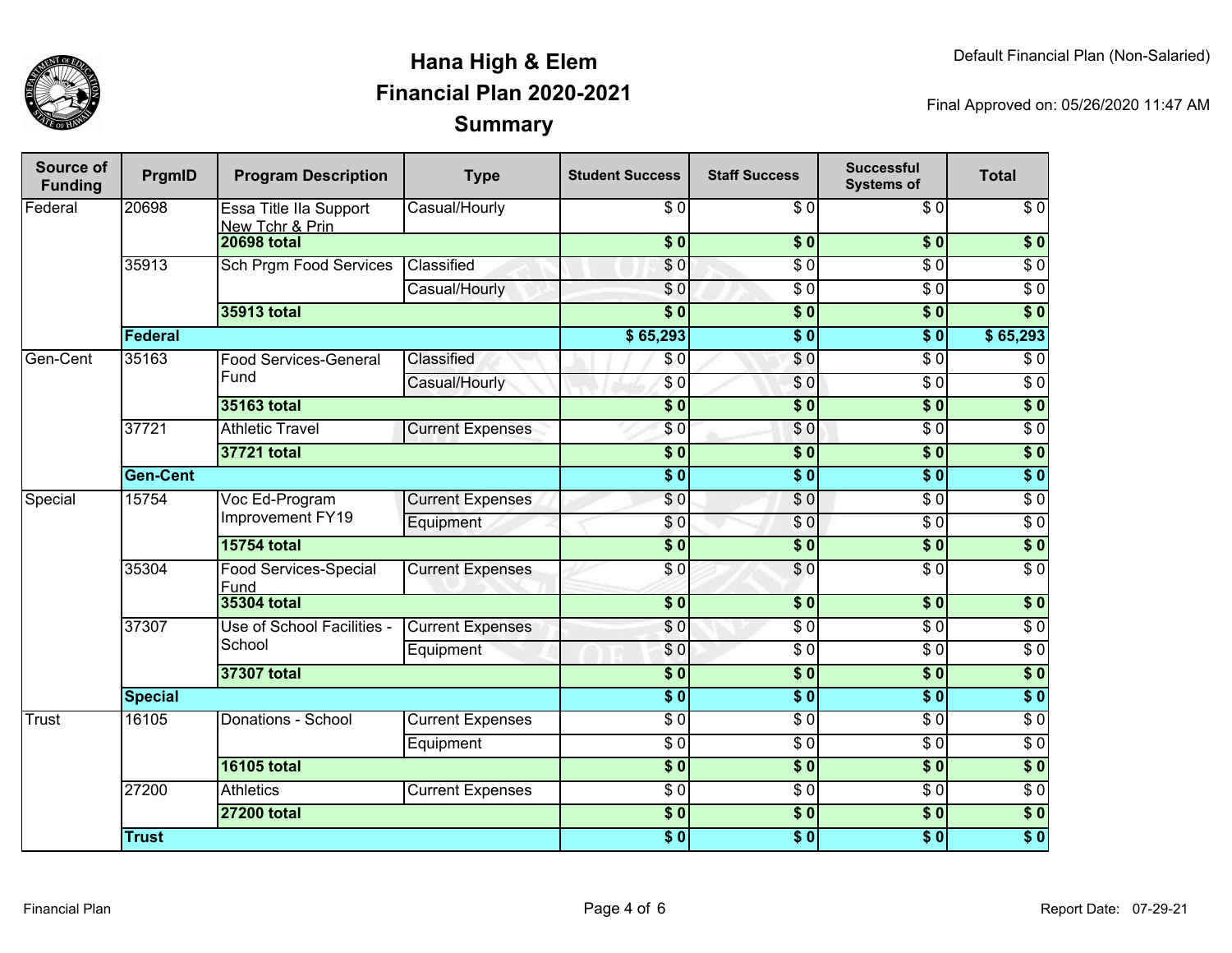

| Source of<br><b>Funding</b> | <b>PrgmID</b>     | <b>Program Description</b>                    | <b>Type</b>             | <b>Student Success</b> | <b>Staff Success</b> | <b>Successful</b><br><b>Systems of</b> | <b>Total</b> |
|-----------------------------|-------------------|-----------------------------------------------|-------------------------|------------------------|----------------------|----------------------------------------|--------------|
| Inter Xfer                  | 16355             | <b>Driver and Traffic Safety</b><br>Education | Casual/Hourly           | \$01                   | \$0                  | \$0                                    | \$0          |
|                             |                   |                                               | <b>Current Expenses</b> | \$ 01                  | \$0                  | \$0                                    | \$0          |
|                             |                   | 16355 total                                   |                         | <b>SOI</b>             | <b>\$0</b>           | \$0 <sub>1</sub>                       | \$0          |
|                             | <b>Inter Xfer</b> |                                               |                         | S 0 I                  | <b>SO</b>            | \$01                                   | \$0          |
| <b>Grand Total</b>          |                   |                                               |                         | \$3,001,075            | \$0                  | \$949,184                              | \$3,950,259  |